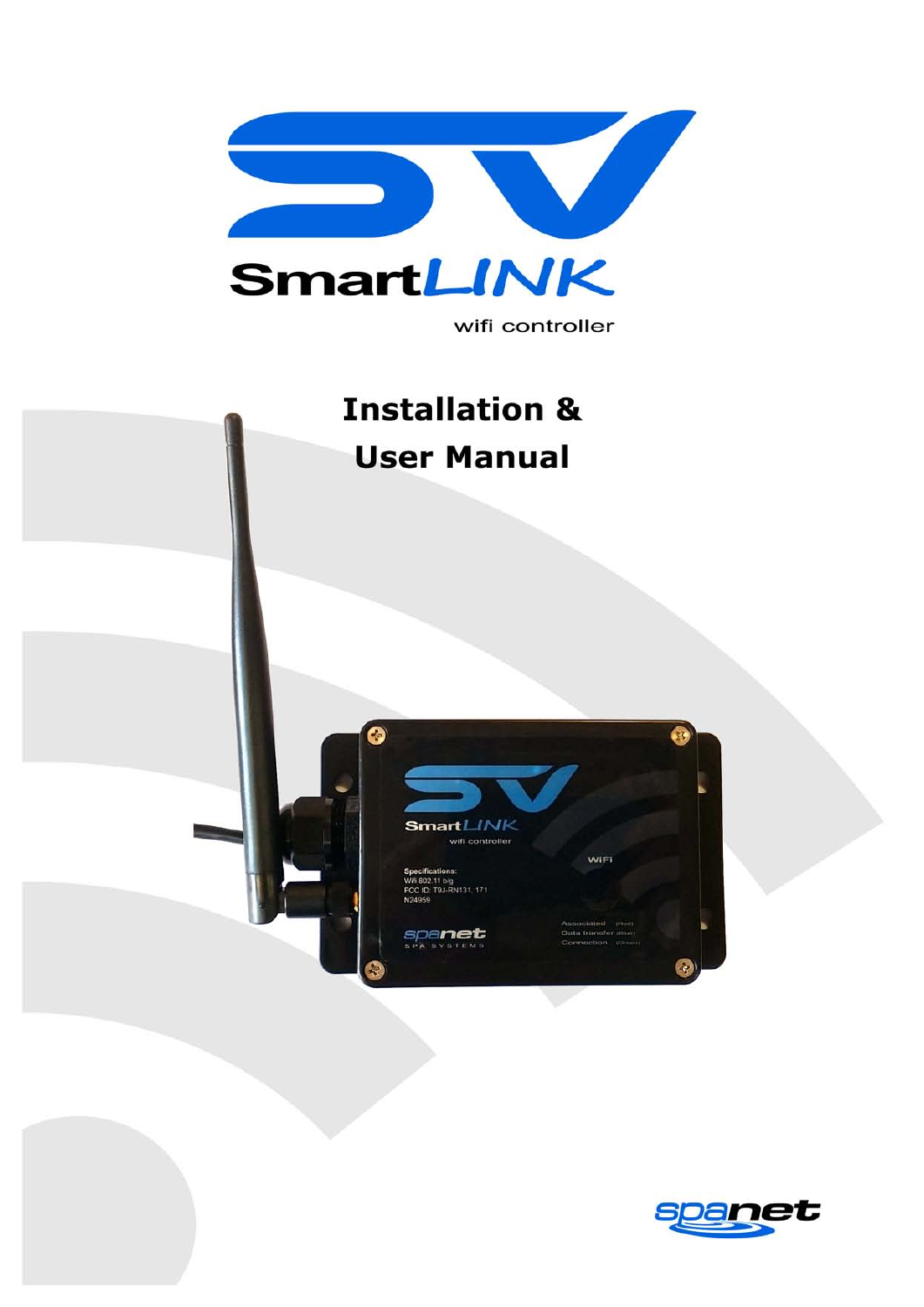# **Contents**

| Connecting SmartLINK Module when Expand Port 1 (EXP1) is already in use  4 |
|----------------------------------------------------------------------------|
|                                                                            |
|                                                                            |
|                                                                            |
|                                                                            |
|                                                                            |
|                                                                            |
|                                                                            |
|                                                                            |
|                                                                            |
|                                                                            |
|                                                                            |
|                                                                            |

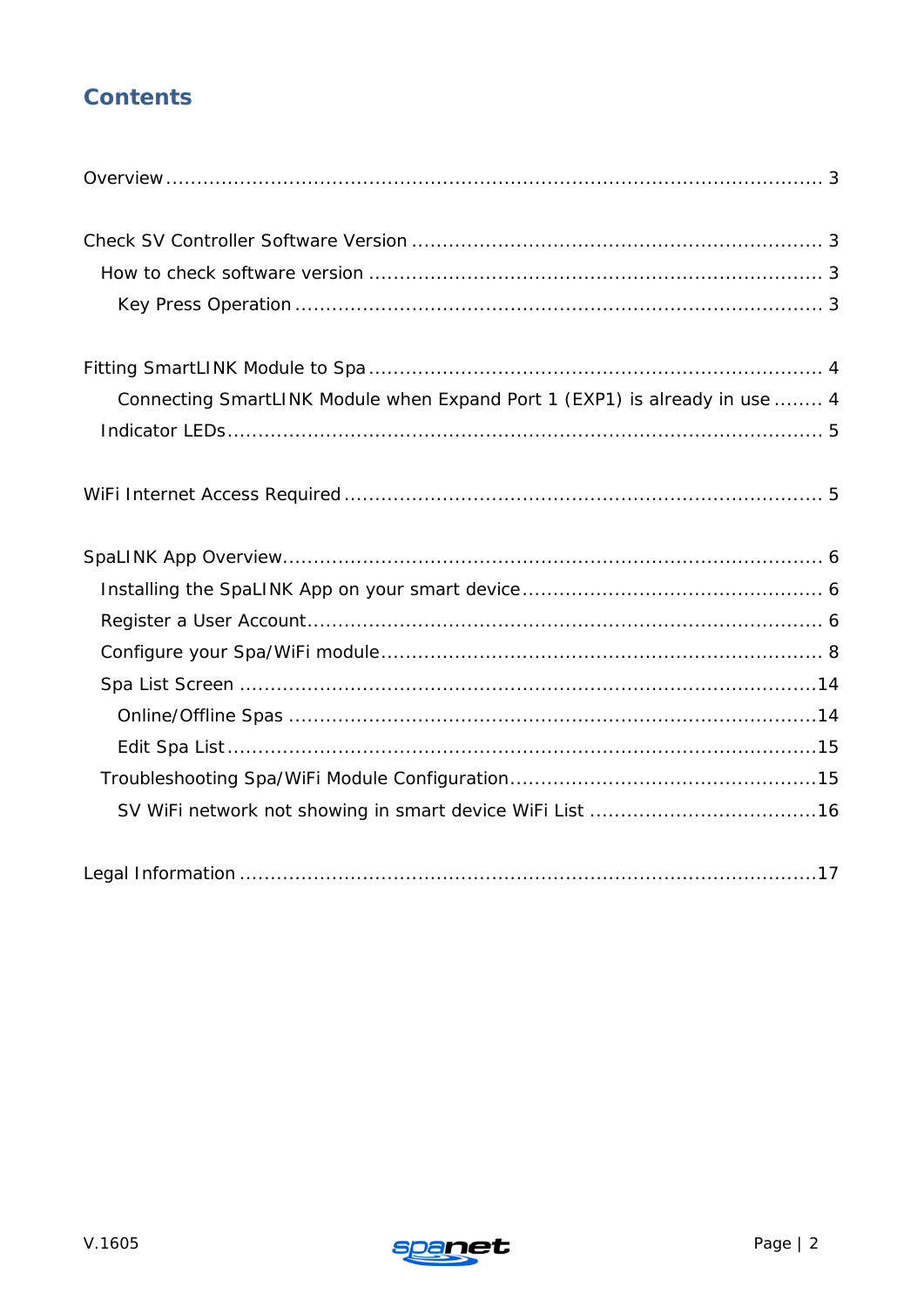## <span id="page-2-0"></span>**Overview**

The SV SmartLINK is a WiFi module for a SpaNET SV Series spa control that enables remote access control of a spa via the use of the Internet and the SpaNET SpaLink smart device app. Users can use the App on their smart device (phone, tablet) to remotely connect to and control their spa pool. This is ideal for holiday homes or commercial use. The WiFi module is connected to an external 5dB antenna mounted on the SmartLINK enclosure using a SMA connector. Should the user wish to strengthen their WiFi reception a SMA extension cable could be used to enable the antenna to be mounted external to the spa cabinet, or a stronger powered antenna can easily be connected to the SMA connector directly.

# <span id="page-2-1"></span>**Check SV Controller Software Version**

For the SpaNET SpaLink app and WiFi module to work correctly, the SV controller must be loaded with the correct software (firmware) version. All SV software versions are designated by a date code, and the SV software version can be easily checked via the SV diagnostic menu on the SV spa-side keypad. Prior to installing the SV SmartLINK WiFi module the installer/user must check the SV controller software version to ensure it is up to date. If the firmware is an older version it will need to be updated prior to the WiFi module being installed.



## <span id="page-2-2"></span>**How to check software version**

Press & hold: **BLOWER + W.CLN + LIGHT** 

## <span id="page-2-3"></span>**Key Press Operation**

- Press and hold the Blower + W.CLN + Light On buttons until the display shows "WARN"
- Press the UP button twice until display shows "S.VER" (software version)
- Press the OK button to activate the software version scroll

The software version will be scrolled across the display in the following format

| Vx                     | DD MM YY |  | For example:            |  |
|------------------------|----------|--|-------------------------|--|
| Version Day Month Year |          |  | V <sub>2</sub> 29 01 14 |  |

For the WiFi module and SpaLink smart device app to function correctly the software version must be **V3 28 07 14** or later. If the software scroll is any date earlier than V3 28 07 14 the software must be updated by a service technician prior to the WiFi module being installed.

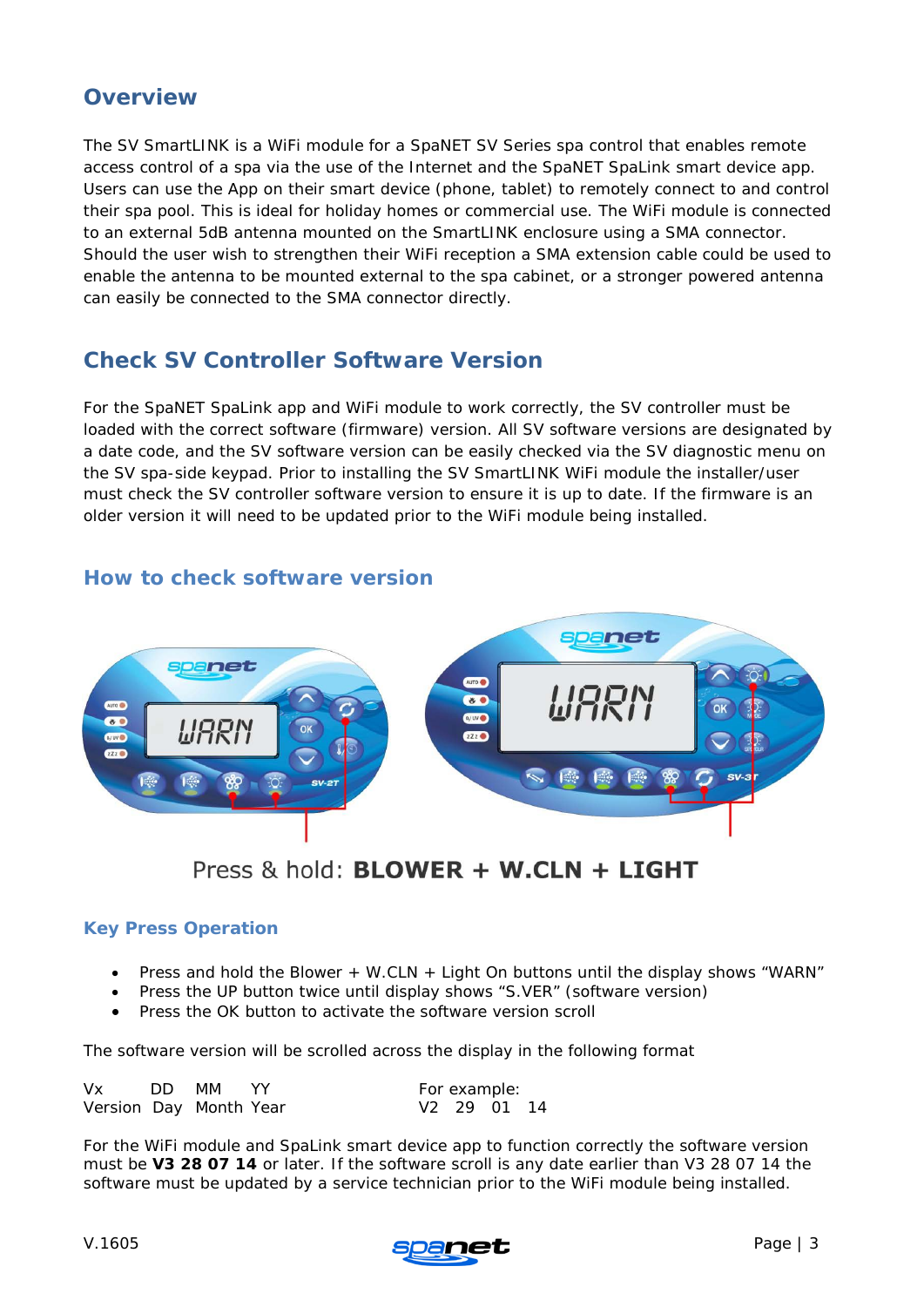# <span id="page-3-0"></span>**Fitting SmartLINK Module to Spa**

The SpaNET SpaLink WiFi module is simple to install. It does not require any power, it just requires the black data cable to be connected to the Expand Port 1 (EXP1) socket on the top right hand corner of the SV controller.

The WiFi module should be installed as close to the front of the spa cabinet as possible, ideally in a corner of the cabinet where the silver foil insulation material is minimal or not present. The silver foil insulation can often shield the WiFi signal coming from the home router and therefore diminish the WiFi signal strength the module will receive. If WiFi strength is poor (low) a SMA antenna extension cable should be used to enable the SMA WiFi antenna to be mounted and installed external to the spa cabinet to improve WiFi reception and online reliability. Alternatively the existing black CAT5 data cable could be removed and replaced with a longer cable to enable the SmartLINK WiFi module to be located in or near the household to ensure good signal strength to the home router.





Install WiFi module in corner of spa on side closest to house

## <span id="page-3-1"></span>**Connecting SmartLINK Module when Expand Port 1 (EXP1) is already in use**

Certain brand spas have features that use the Expand Port 1 socket. In this case when you attempt to connect the SpaLINK Module the socket you need to connect to will already have a cable connected. In this situation the existing cable gets disconnected from the SV controller and re-connected inside of the SpaLINK WiFi Module, therefore allowing the SpaLINK black data cable to be connected directly to the EXP1 socket on the SV controller as required.



Unplug existing cable from EXP1 socket





Feed existing cable through gland & connect into spare socket labelled RJ1, tighten gland and screw lid back in place

Remove lid and cable gland from **SpaLINK Module** 



Connect black data cable from SpaLINK module into EXP1 socket

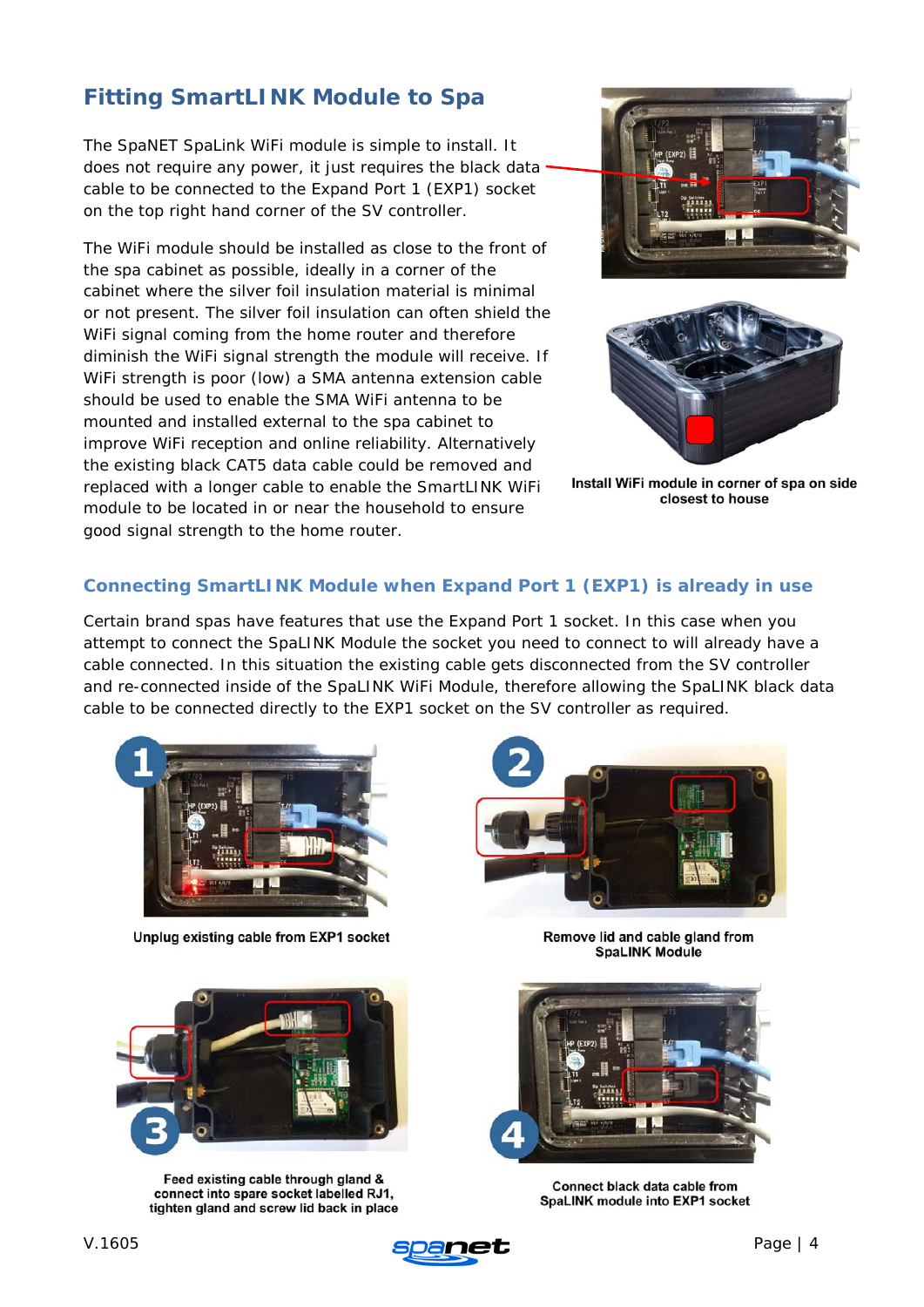## <span id="page-4-0"></span>**Indicator LEDs**

There are three (3) x indicator LEDs on the SmartLINK module which identify the status of the WiFi module. These LEDs can be seen through the clear window on the front of the unit (refer aside picture). The definition of the LEDs is as follows:



#### **Connection Status (Green led):** *TCP/IP status*

On - for an active connection Fast flash - indicates no IP address assigned or is command mode Slow flash - indicates that the IP address is OK but no TCP connection

#### **Associated (Red LED):** *association status*

Fast Flash - module is not associated with a network Off – indicates that it is associated and Internet access is OK

**Data Transfer (Blue LED):** On when data is transferred

By default when the SmartLINK module is first connected to the SV controller it should be in hot spot mode ready to be configured by the SpaLINK smart device app. The indicator LEDs will be flashing green and red.

| <b>GREEN LED</b>  | <b>RED LED</b>    | <b>STATUS</b>                                                                                                              |
|-------------------|-------------------|----------------------------------------------------------------------------------------------------------------------------|
| Fast Flash        | <b>Fast Flash</b> | Not connected to any network and no IP address assigned                                                                    |
| Slow Flash        | Off               | Connected to network and IP address assigned but no Internet access                                                        |
| <b>Fast Flash</b> | Off               | No connection to network or connection lost, no IP address assigned                                                        |
| <b>On</b>         | Off               | Successfully connected to server and online ready for use OR<br>active connection to smart device during app setup process |

# <span id="page-4-1"></span>**WiFi Internet Access Required**

#### **The SmartLINK WiFi module requires an active Internet connection via a wireless router to operate. To be able to access your spa from anywhere, at any time, the Internet connection/router must remain powered on at all times.**

The stronger the WiFi signal to the spa area the faster the app will respond. In some situations, dependant on the location and proximity of the spa pool and wireless router, the WiFi signal may need to be boosted by relocating your wireless router, installing a WiFi range extender close to the spa or connecting a SMA extension cable to the SmartLINK module to enable the WiFi antenna to be installed external to the spa cabinet.

Before running the smart device App setup procedure ensure you are aware of your WiFi routers SSID name and have the router password on hand. Please remember that your router password is case sensitive and MUST be entered 100% correct during the setup process for a successful connection. If the password is entered incorrectly during the setup process, the whole setup process will have to be completed again.

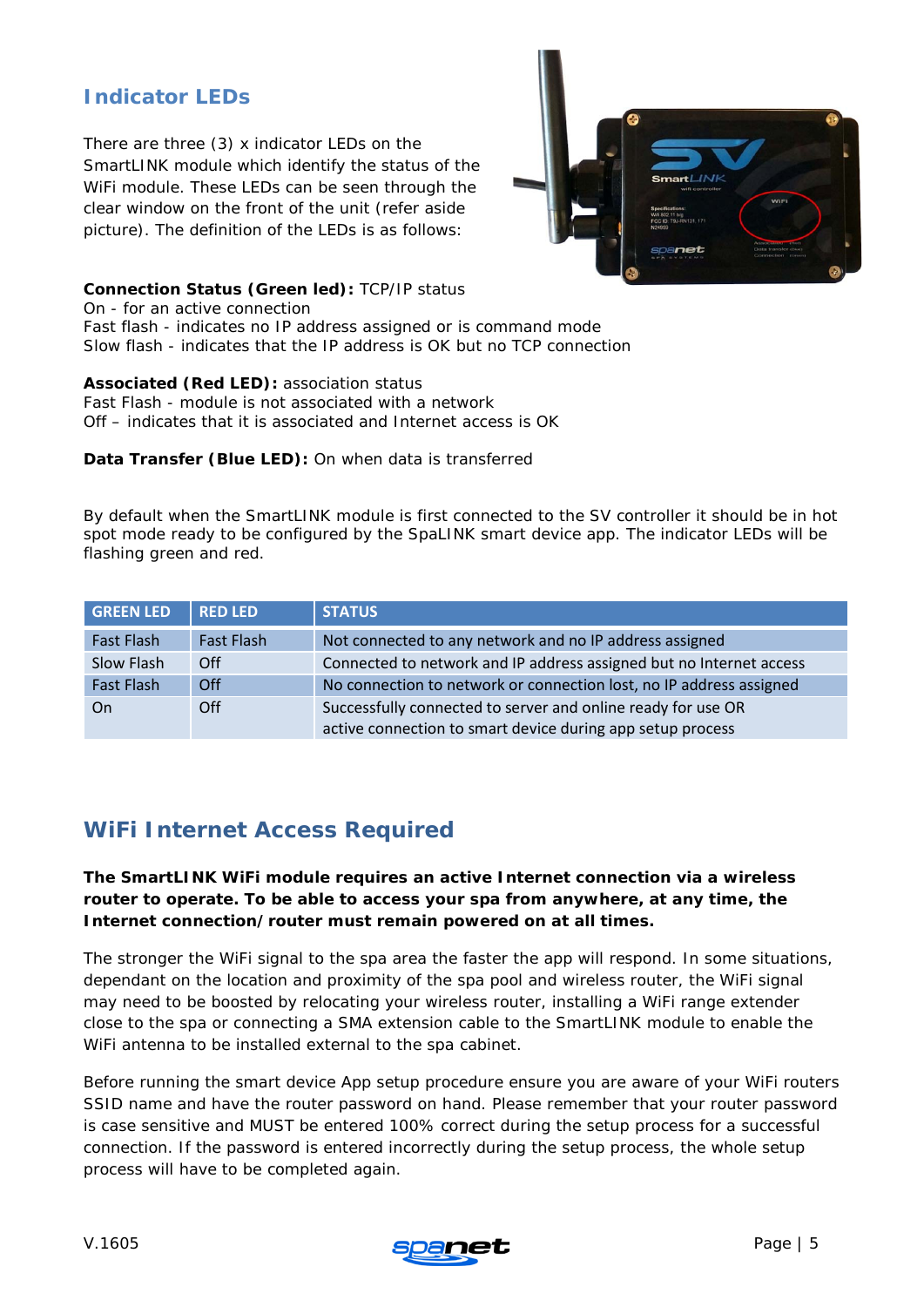<span id="page-5-0"></span>

# **SpaLINK App Overview**

The SpaLINK app allows you to connect to, and take control of your SV Series equipped spa, locally or remotely via a WiFi, 3G or 4G network, providing access to your spa from any location at any time. Your Apple® or Android™ smart device becomes a wireless remote for your spa enabling complete control over all spa accessories including pumps, air blowers, and LED spa lights and lighting effects.

In addition the app provides total control over every possible spa configuration setting. There are no shortened menus or minimal access to limited settings, the SpaLINK app allows complete adjustment of all spa control settings as if you were standing in front of the spa.

## <span id="page-5-1"></span>**Installing the SpaLINK App on your smart device**

Download and install our app from the App Store<sup>™</sup> for iOS devices.

Download and install our app from the Google Play™ Store for Android devices.

Our app can be found by searching for "Spanet SpaLink"

If you are searching for the app on an iPad the App Store will most likely show "no results found". Simply click on the top left hand corner where it says "iPad only" and change to "iPhone only" and the app will be found. The iPhone app installs and works successfully on the iPad.

## <span id="page-5-2"></span>**Register a User Account**

Once you have downloaded and installed the SpaLINK app, before your spa and WiFi module can be configured you must first register a user account with SpaNET. Your user account is the portal between the smart device app and your spa. It provides a secure gateway to login and access your spa and allows multiple SV controllers to be configured to the one user account, should you be fortunate enough to own a dual zone swim spa or more than one spa. Your smart device must have a WiFi, 3G or 4G Internet connection to complete the registration.

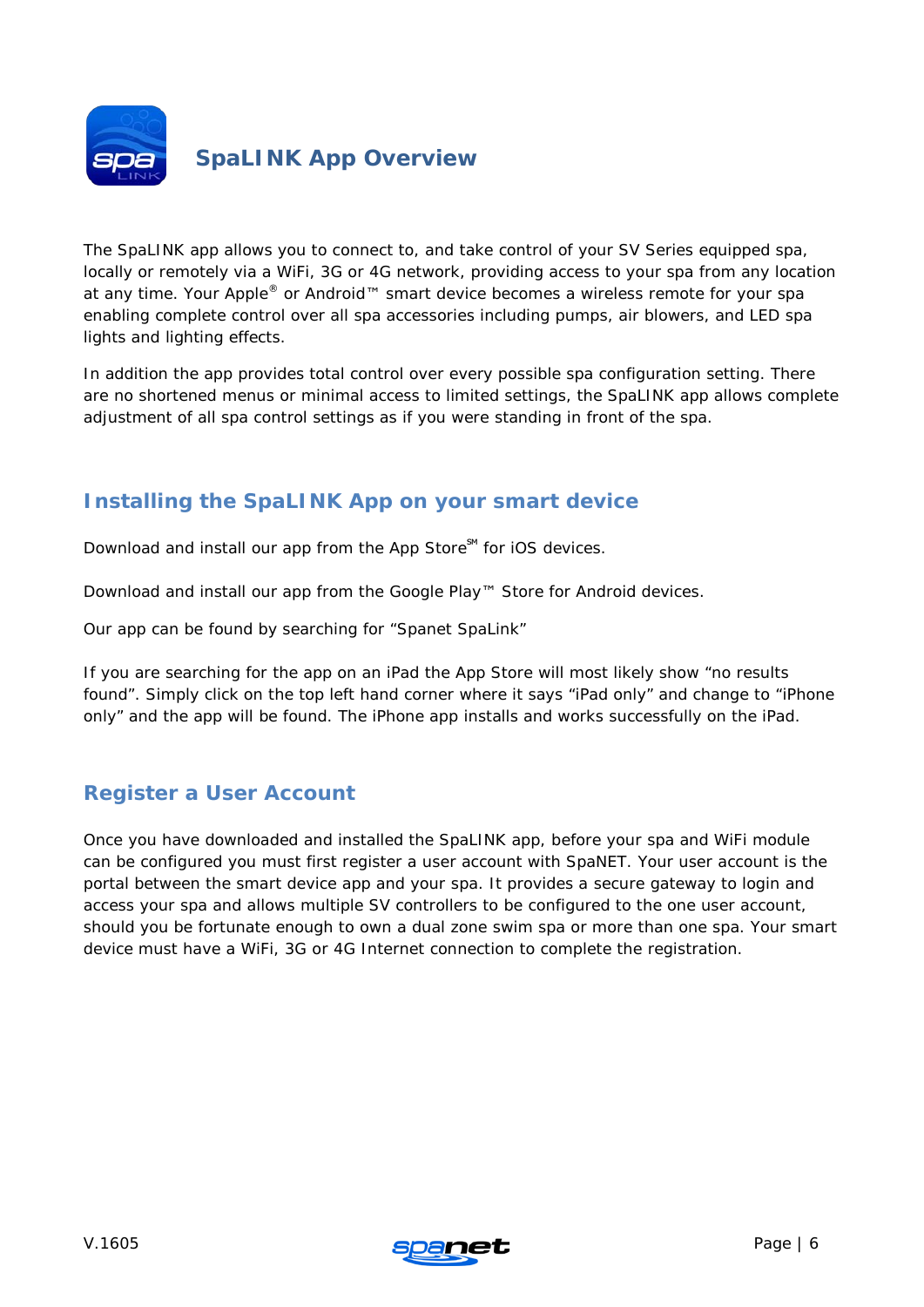



**Step 3:** Review your registration details then click REGISTER to proceed

| $\langle$ Back    |          |
|-------------------|----------|
|                   |          |
|                   |          |
|                   |          |
| John Citizen      |          |
| johncit1          |          |
| john@example.com  |          |
| <b>Contractor</b> |          |
|                   |          |
|                   | Register |
|                   |          |
|                   |          |

**Step 1:** Open the app and click REGISTER **Step 2:** Enter your details into the registration form



**Complete:** If your registration was successful the app will automatically login with your details and proceed to the spa list page ready for you to add your spa to your account.



*NOTE: Shortly after completing your registration you will receive an email confirming your login details*

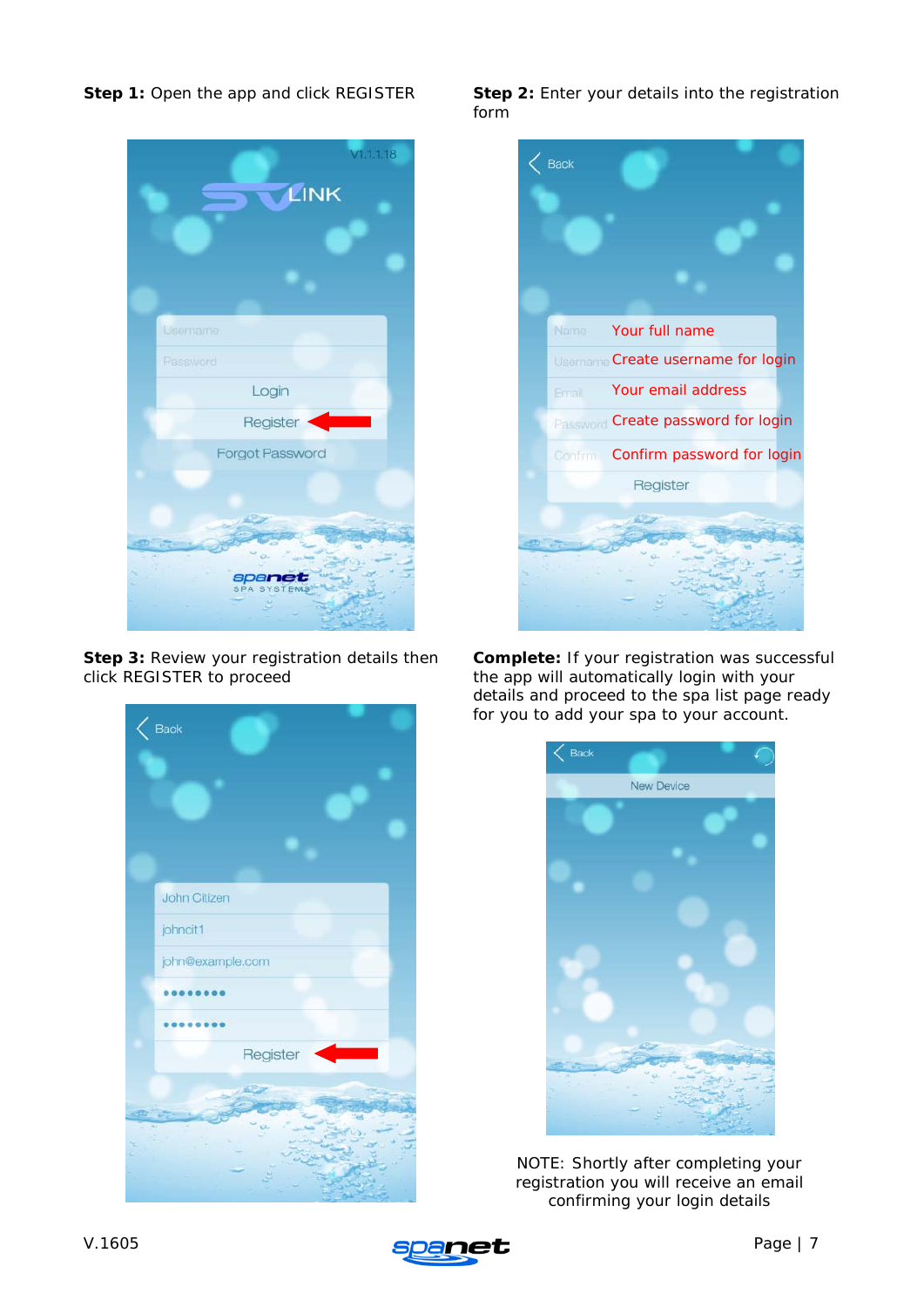#### **NOTES FOR REGISTERING A USER ACCOUNT:**

- 1) If your chosen username has already been taken a "MEMBER EXISTS" error will appear once you click REGISTER. Enter a different username and try again.
- 2) Only one user account can be registered to an email address. If you attempt to register multiple accounts with the same email address a "MEMBER EXISTS" error will appear.
- 3) The chosen username and email address must not have been used before for successful registration with the SpaNET server.
- 4) If you have made a mistake or are experiencing difficulties with your user account registration, or wish to change your details please email [info@spanet.com.au](mailto:info@spanet.com.au)

## <span id="page-7-0"></span>**Configure your Spa/WiFi module**

Once you have registered a user account with SpaNET you are now ready to configure your spa. The configuration process is a once off setup event that programs the SpaNET WiFi module with your wireless router's login details (SSID and password) to provide Internet access to your spa. Unless your router login details change (i.e. you change ISP) you will never need to run the setup procedure again. The login details will be stored in the SpaNET WiFi module and will be remembered even if power to the spa or router is turned OFF. To complete the process require:

- a) An active WiFi, 3G or 4G Internet connection on your smart device
- b) Your login credentials for your wireless router (SSID name and password)
- c) Router left in default WPA/WPA2 security encryption. DO NOT use WEP encryption.

**Step 1:** On your spa side keypad press and hold the UP + DOWN buttons simultaneously until the display shows [MODE]

**Step 2:** Press the DOWN button multiple times until display shows [WIFI]



**Step 3:** Press the OK button and the display will show [HOT]

**Step 4:** Press the OK button to activate the Hot Spot mode. The display will briefly show [WAIT]



The above steps place the SpaNET WiFi module into Hot Spot Mode (HOT) enabling your smart device to connect directly to the WiFi module for configuration.

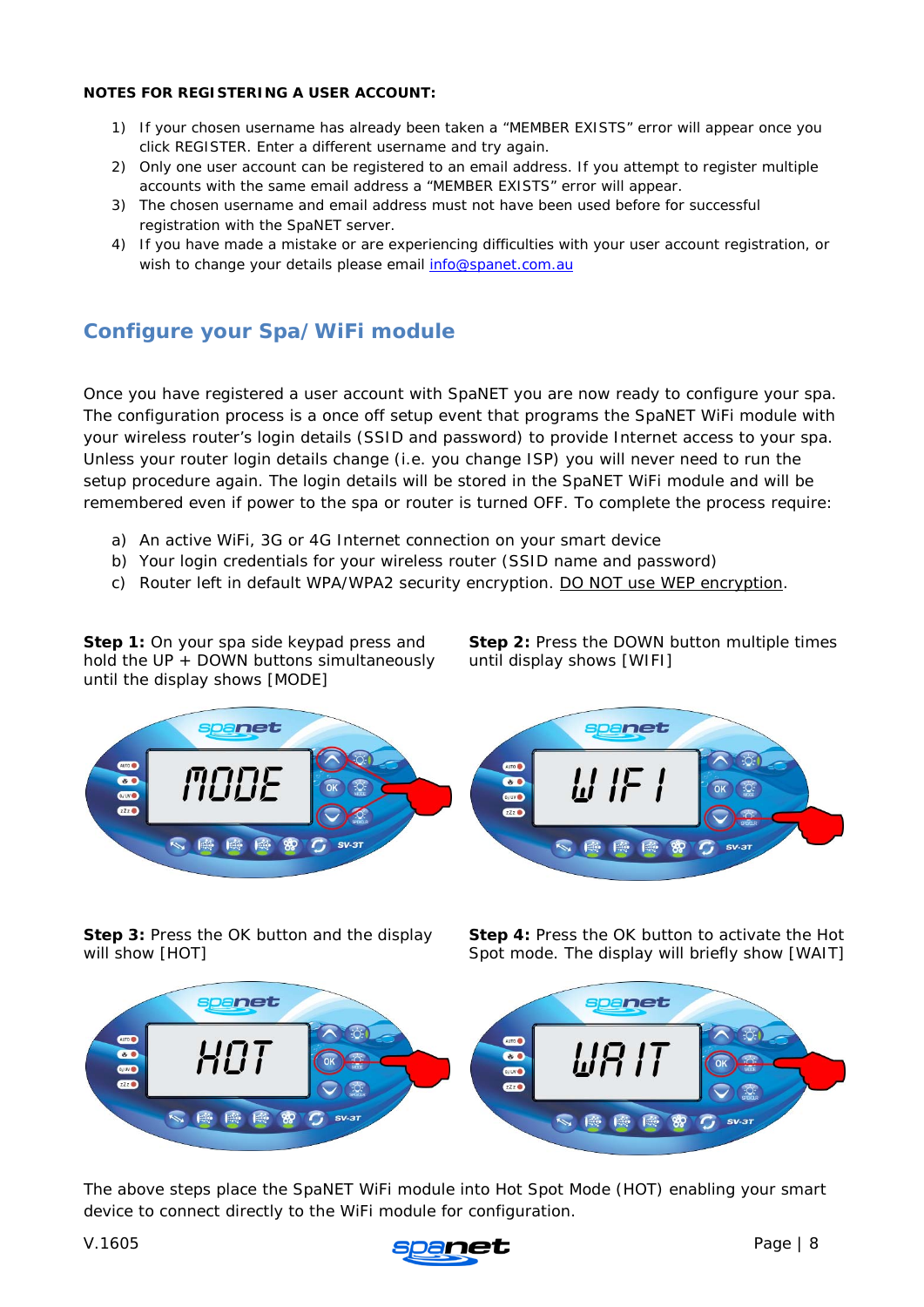**Step 5:** If you have just completed your user account registration your app will already be logged in at the spa list screen (refer below)



*If you do not see the above screen, please open the app and login with your username and password entered during registration.*

**Step 7:** Your display should change to the following setup screen (refer below).



**Step 6:** Press on NEW DEVICE to add your spa to your spa list



**Step 7a:** Press your smart device home button to return to your icons, and navigate to your WiFi settings screen.



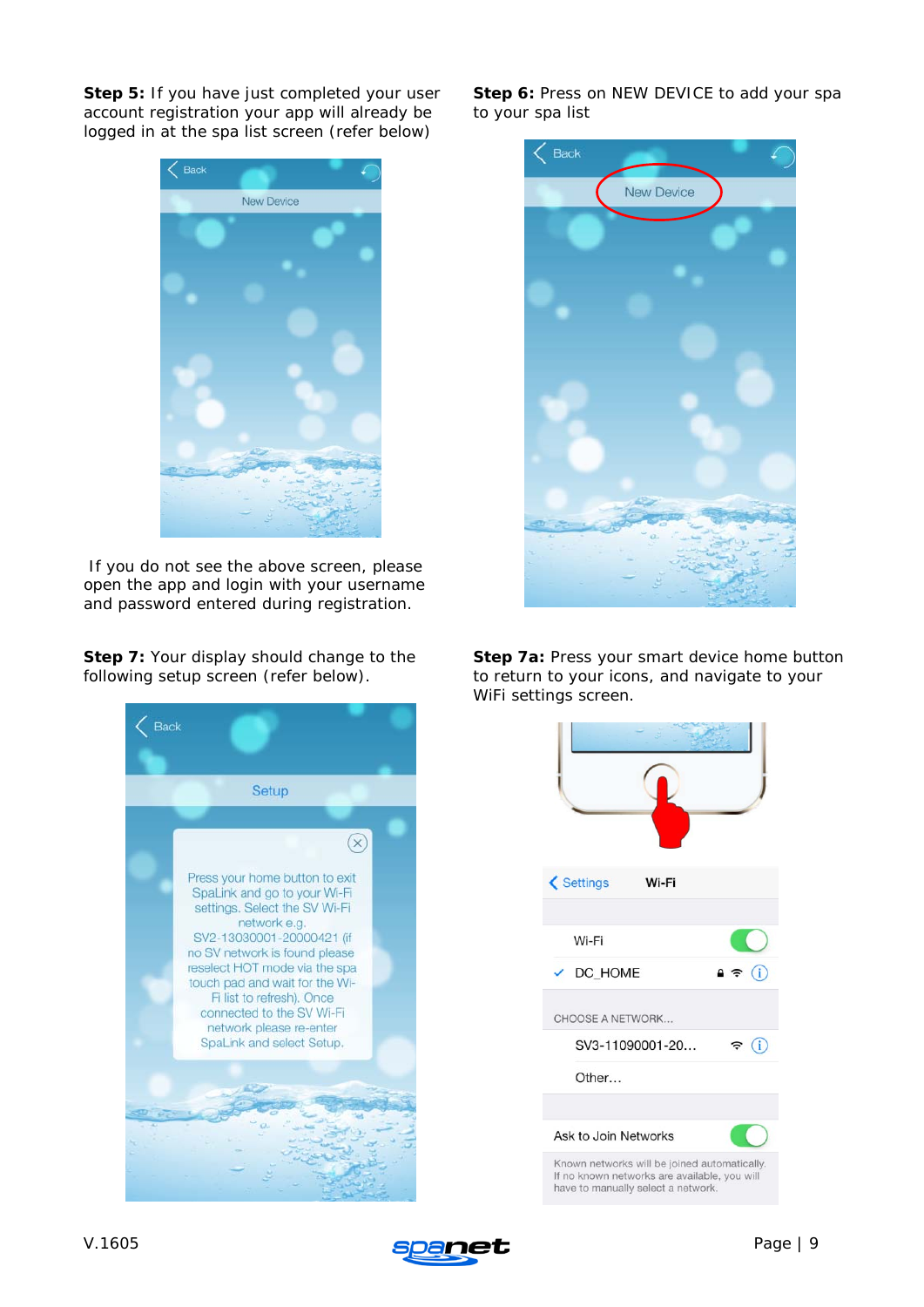**Step 8:** Select and connect to the SV WiFi network denoted by your SV controller's serial number. No password is required to connect.

| <b>くSettings</b><br>Wi-Fi                                                                                                          |                   |
|------------------------------------------------------------------------------------------------------------------------------------|-------------------|
| Wi-Fi                                                                                                                              |                   |
| SV3-11090001-20                                                                                                                    | (i)<br>÷.         |
| <b>CHOOSE A NETWORK</b>                                                                                                            |                   |
| DC HOME                                                                                                                            | $\bullet \in (i)$ |
| Other                                                                                                                              |                   |
| Ask to Join Networks                                                                                                               |                   |
| Known networks will be joined automatically.<br>If no known networks are available, you will<br>have to manually select a network. |                   |

*Wait for a moment to ensure the SV network is connected properly. If no SV network is found in the list repeat steps 1 to 4 on the spa side keypad to reactivate HOT mode and try again.*

**Step 10:** Press on SETUP to begin a WiFi scan to locate your home wireless network. A spinning wait icon will appear whilst the scan is taking place. Wait for the scan to complete before pressing anything else.

| $\langle$ Back |       |  |
|----------------|-------|--|
|                | Setup |  |
|                |       |  |
|                |       |  |
|                |       |  |
|                |       |  |
|                |       |  |
|                |       |  |
|                |       |  |
|                |       |  |
|                |       |  |
|                |       |  |
|                |       |  |
|                |       |  |
| <b>PET I</b>   |       |  |
|                |       |  |
|                |       |  |
|                |       |  |

**Step 9:** Once connected to the SV WiFi network go back and re-enter the SpaLINK app. Press on X to close the setup instructions.



**Step 11:** Select your wireless network for the spa to connect to for Internet access (**ensure signal strength is -70db or higher**).



*NOTE: The WiFi list may display neighboring wireless networks in your area. Select the SSID name that matches your home router.*

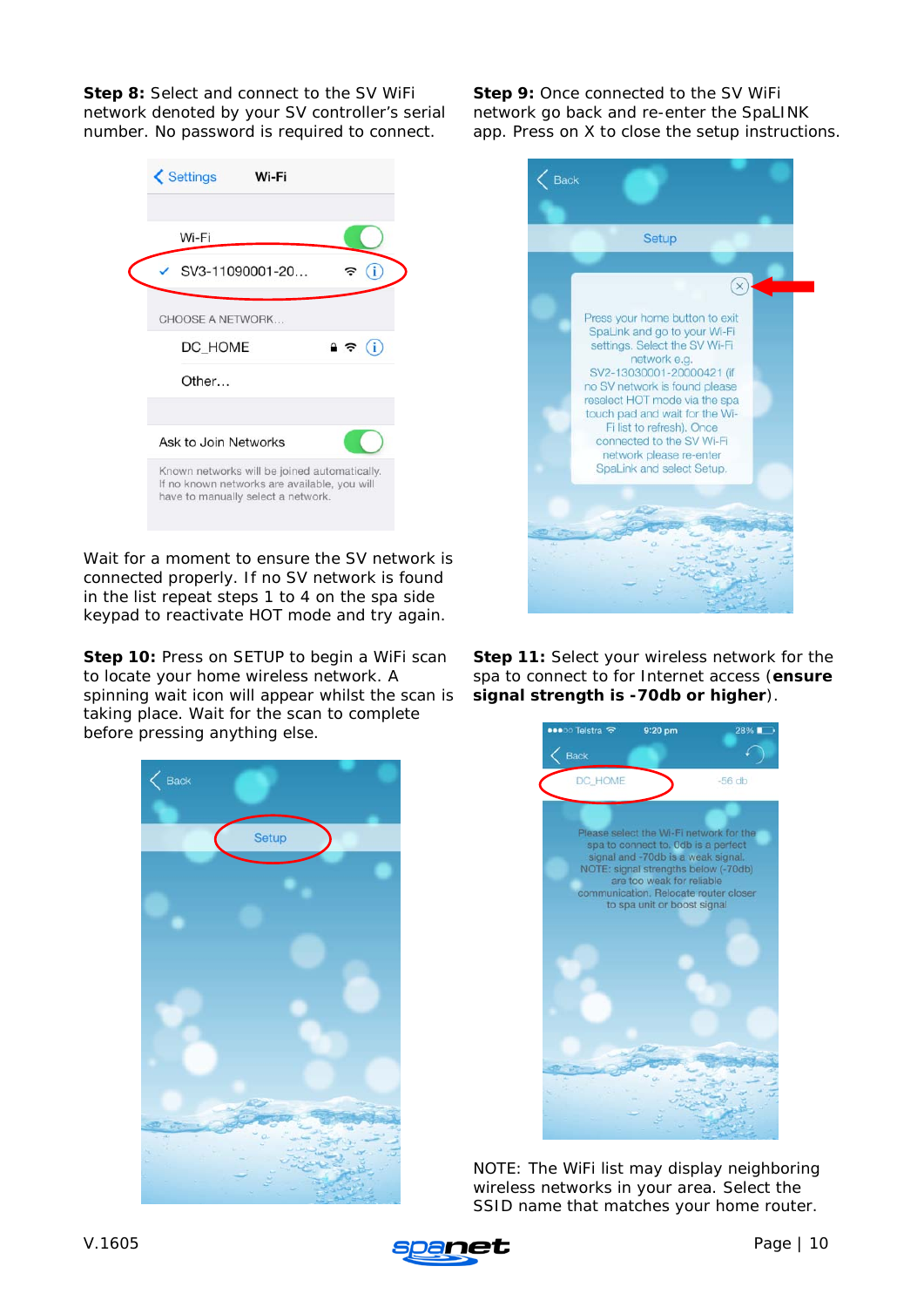The wireless network list displays a list of the wireless network SSIDs discovered in proximity to the spa after the WiFi scan. The signal strength of each network is detailed on the right hand side in decibels (db). A basic guide to WiFi signals strengths is as follows:

- -120db is unacceptable -100db is poor and unstable -80db is weak -70db is average -60db is good
- -40db is excellent

WiFi signal strength is particularly important for reliable communication and operation of the app. **The signal strength of your wireless network should be no less than -70db for reliable operation.** If the signal strength is not acceptable you may need to relocate your wireless router closer to the spa, install a WiFi range extender to boost the signal, or install a higher powered antenna to the SpaNET SmartSTREAM module underneath your spa.

If your wireless network SSID is not discovered you will need to carry out steps to improve the signal strength and perform another WiFi scan. Simply press the refresh button at the top of the screen to re-scan for WiFi networks.



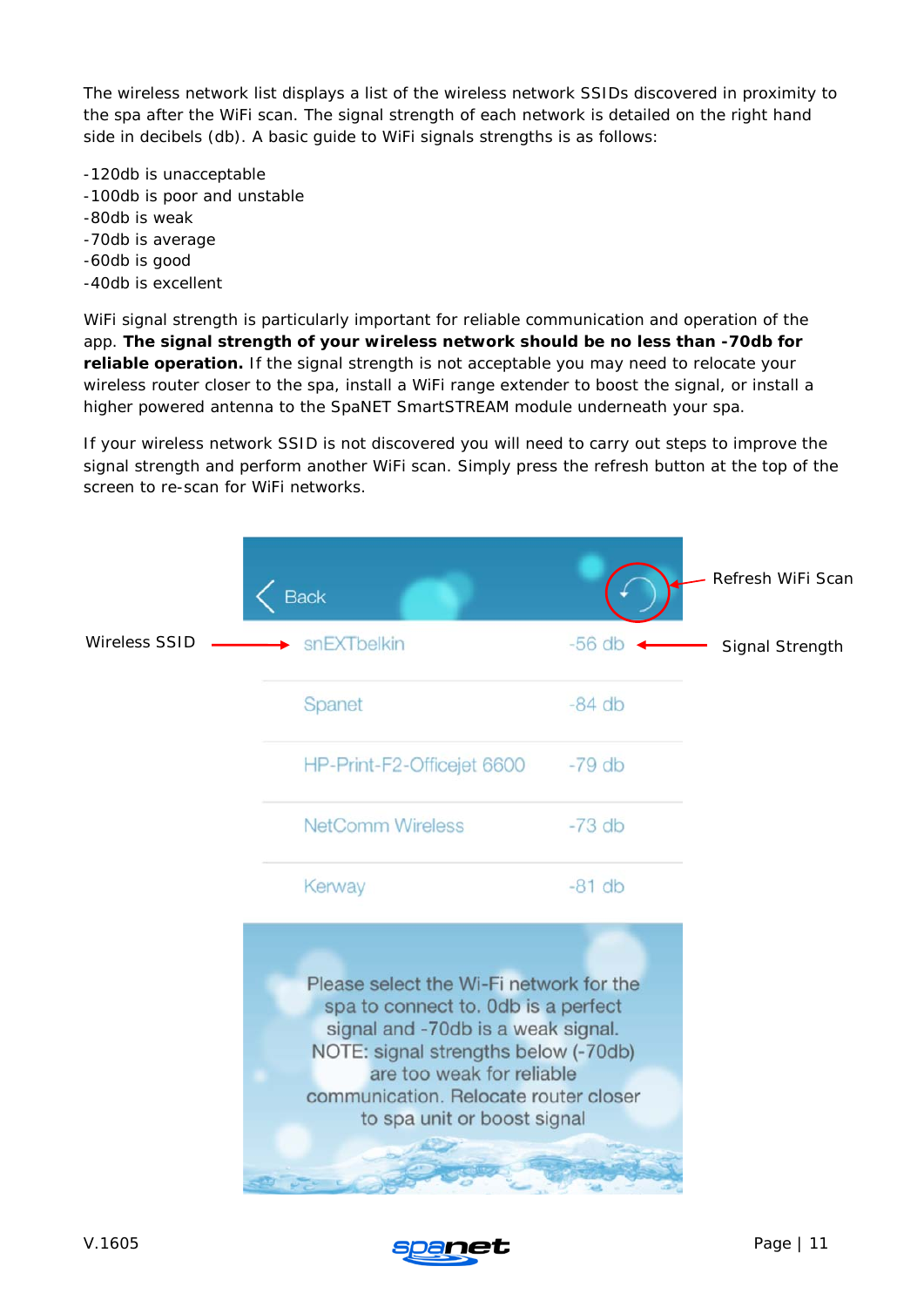**Step 12:** Enter the password for your wireless network and press OK.



**Step 13: Press OK to confirm the wireless** network settings (SSID & Password) have been saved to the SpaNET WiFi module



#### **Notes on Wireless Network Password**

Password is case sensitive. You must take particular care when entering the password for your wireless network to ensure it is correct.

The app is unable to confirm your wireless network password is correct. The password you enter will be programmed directly into the SpaNET WiFi module for connecting to your wireless router.

If you type the password incorrectly the SpaNET WiFi module will be unable to login and connect to your wireless router and the whole setup procedure will need to be run again.

**Step 14:** Your display will now show the screen below advising you to exit the app, return to your WiFi Settings and connect to your WiFi network for Internet access, or turn WiFi OFF to return to 3G/4G Internet access.



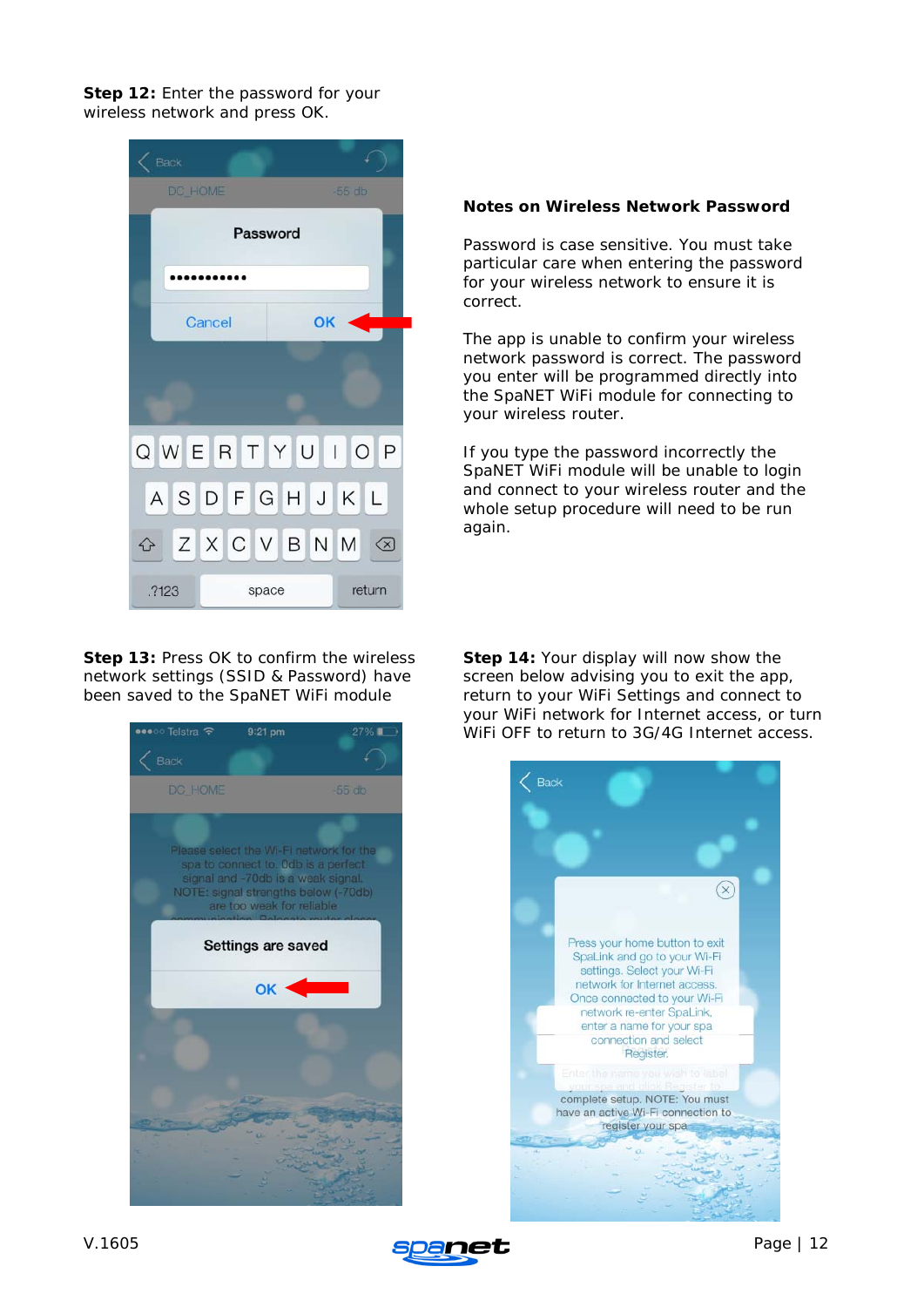**Step 14a:** Press your smart device home button, navigate to your WiFi settings and select your WiFi network for Internet access.

| <b>くSettings</b><br>Wi-Fi<br>Wi-Fi<br>DC_HOME                                                                                      | G <sup>-</sup><br>$\rightarrow$ |
|------------------------------------------------------------------------------------------------------------------------------------|---------------------------------|
|                                                                                                                                    |                                 |
| CHOOSE A NETWORK                                                                                                                   |                                 |
| SV3-11090001-20                                                                                                                    | $\left( i\right)$<br>÷.         |
| Other                                                                                                                              |                                 |
|                                                                                                                                    |                                 |
| Ask to Join Networks                                                                                                               |                                 |
| Known networks will be joined automatically.<br>If no known networks are available, you will<br>have to manually select a network. |                                 |

*NOTE: Your smart device may automatically revert to your normal WiFi network by itself.*

**Step 15:** Once connected to your usual WiFi network re-enter the SpaLINK app. Press on the X to close the setup instructions.



**Step 16:** Enter a name for your spa and press REGISTER



**Complete:** Your WiFi module is configured and will attempt to connect to the Internet. The app will return to your spa list showing your spa as offline (greyed out).



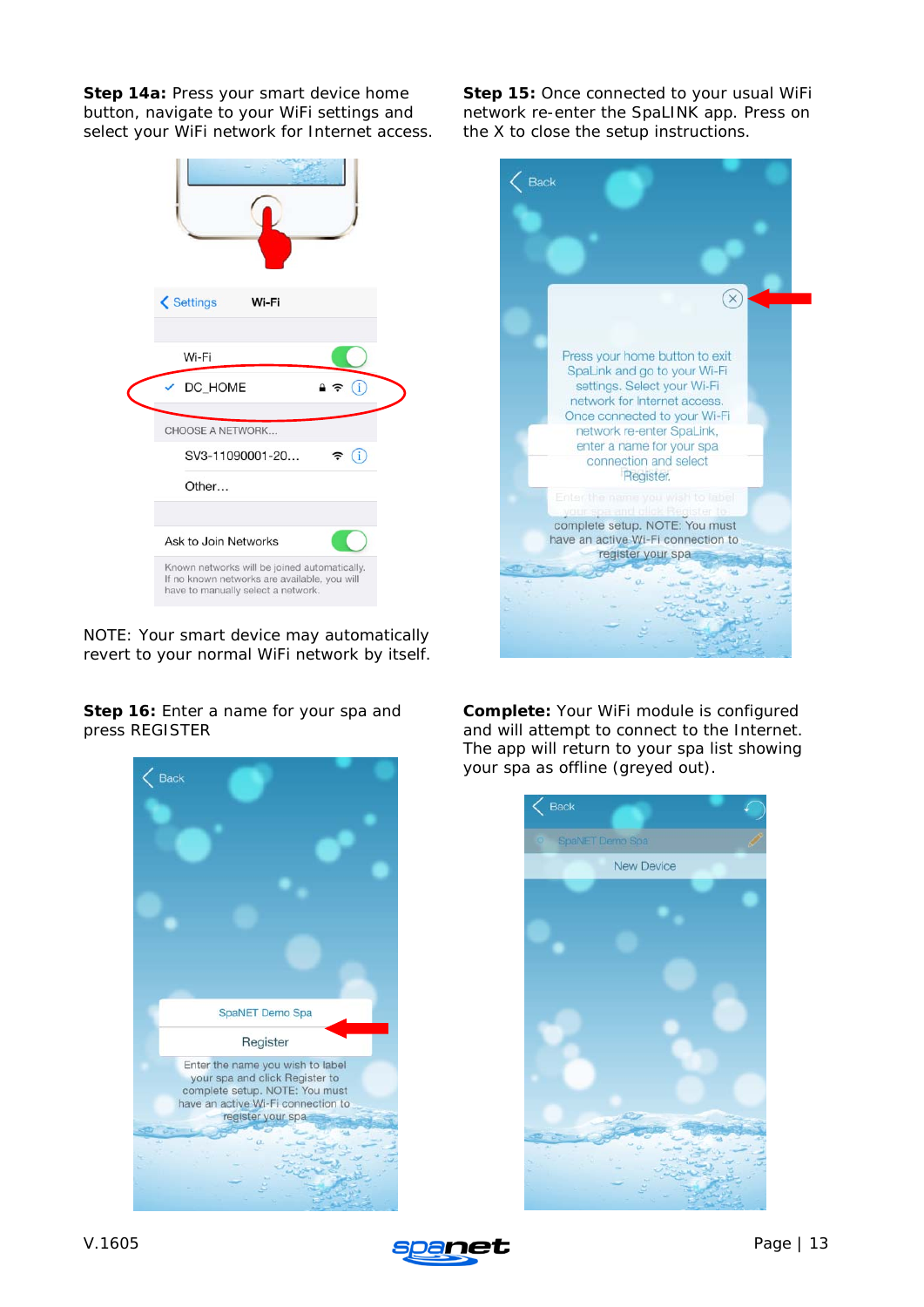## <span id="page-13-0"></span>**Spa List Screen**

If you have just completed setup or have just logged into the SpaLINK app you will be presented with your spa list page. The spa list page allows you to access your spa, rename your spa, delete your spa, or add a new spa to the list. It also shows if your spa is currently online or offline.



**SPA OFFLINE SPA ONLINE** 

When you first complete the setup process of adding a spa it will take a few minutes for the SpaNET WiFi module to login to your wireless router, obtain an IP address and register itself on the Internet and show the spa as online. Please just wait and press the refresh button every now and then until the spa shows as online. If the spa fails to show as online after 5 minutes refer to the Troubleshooting Spa/WiFi Module Configuration on the following page.

## <span id="page-13-1"></span>**Online/Offline Spas**

Once your SpaNET WiFi module has been configured, so long as there is power to your spa and your wireless router is available for Internet access your spa should show online in your spa list ready for remote access at anytime. However to ensure your spa connection remains stable and to ensure your spa automatically reconnects to the Internet if there is a power outage or your wireless router resets, your WiFi module will periodically refresh its Internet connection. Therefore occasionally you may find your spa appears offline in your spa list. Simply press the refresh button in the top right hand corner to refresh your spa list. Your spa will soon return online.

Furthermore if you happen to press on an online spa to launch the remote access part of the app at the exact moment the WiFi module begins refreshing its Internet connection you may receive a "Communication with the spa has timed out" error. Just return to the spa list, wait a moment and press refresh until the spa returns online.



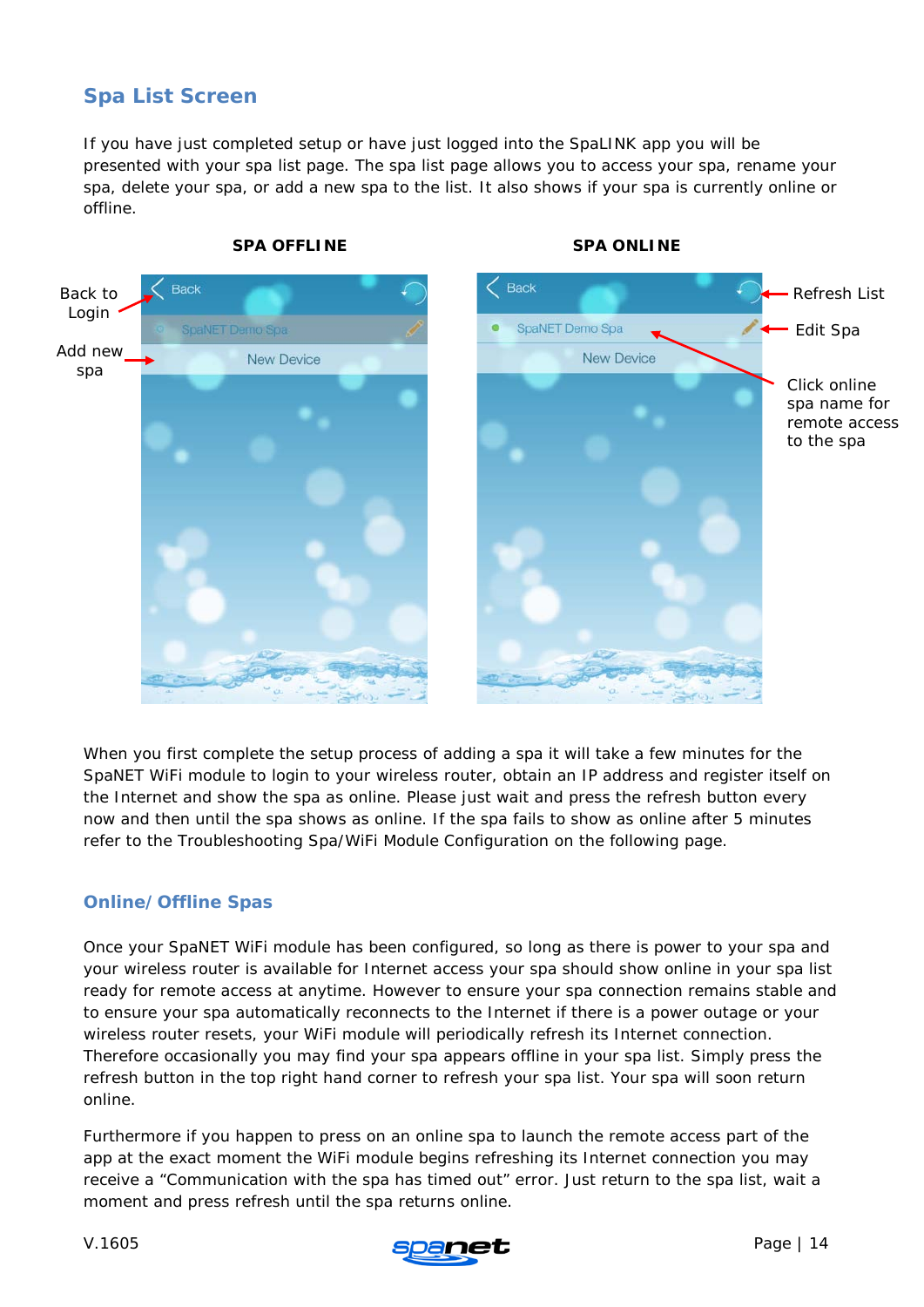## <span id="page-14-0"></span>**Edit Spa List**

Press on the pencil to edit your spa. You can rename the spa or delete it. To rename your spa just click on the spa name and edit it as required. Press on SAVE to save the new name, or press CANCEL to exit the edit box without saving. Press on DELETE to delete your spa from the list (you may do this if the configuration process was unsuccessful and you need to setup your spa again).

| Spa name | SpaNET Demo Spa |               |
|----------|-----------------|---------------|
| CANCEL   | <b>SAVE</b>     | <b>DELETE</b> |

## <span id="page-14-1"></span>**Troubleshooting Spa/WiFi Module Configuration**

If you have completed the configuration process of adding a spa but it has failed to show online after 5 minutes you should follow these steps to help overcome the problem.

#### **Method 1: Ensure WiFi module has entered Infrastructure Mode**

Once you have entered your wireless network password during the setup process the SpaNET WiFi module should automatically change from hot spot mode (HOT) to infrastructure mode (INFR). Occasionally something may occur during the setup process which will prevent this. To ensure your WiFi module is in infrastructure mode follow these steps:

- 1) On the spa side keypad press and hold the [**UP**] + [**DOWN**] buttons until display shows **"MODE"**
- 2) Press the [**DOWN**] button until display shows **"WIFI"**
- 3) Press the [**OK**] button to enter WIFI menu (display will show "**HOT"**)
- 4) Press the [**UP**] button to change display to **"INFR"**
- 5) Press the [**OK**] button to confirm INFR (infrastructure) mode *(display will briefly show "WAIT" and then return to the default temperature display)*

After these steps allow the WiFi module another 5 minutes to login to your wireless router and obtain Internet access, then login to the SpaLINK app again and check your spa list. Refresh your list several times until spa appears online.

#### **Method 2: Delete the spa and run the setup process again**

The WiFi module requires reasonable WiFi signal strength (-80db or above) from your wireless router as well as a correct password to login to your router and obtain Internet access. During the setup process it is easy to skip past the signal strength without checking it in detail, and it is also easy to make a typing mistake with the network password. To correct these items the spa should be deleted from your spa list and the configuration process carried out again.

1) Open the app and login to your spa list page. Press on the edit pencil, press DELETE and confirm OK to delete your spa from your spa list.

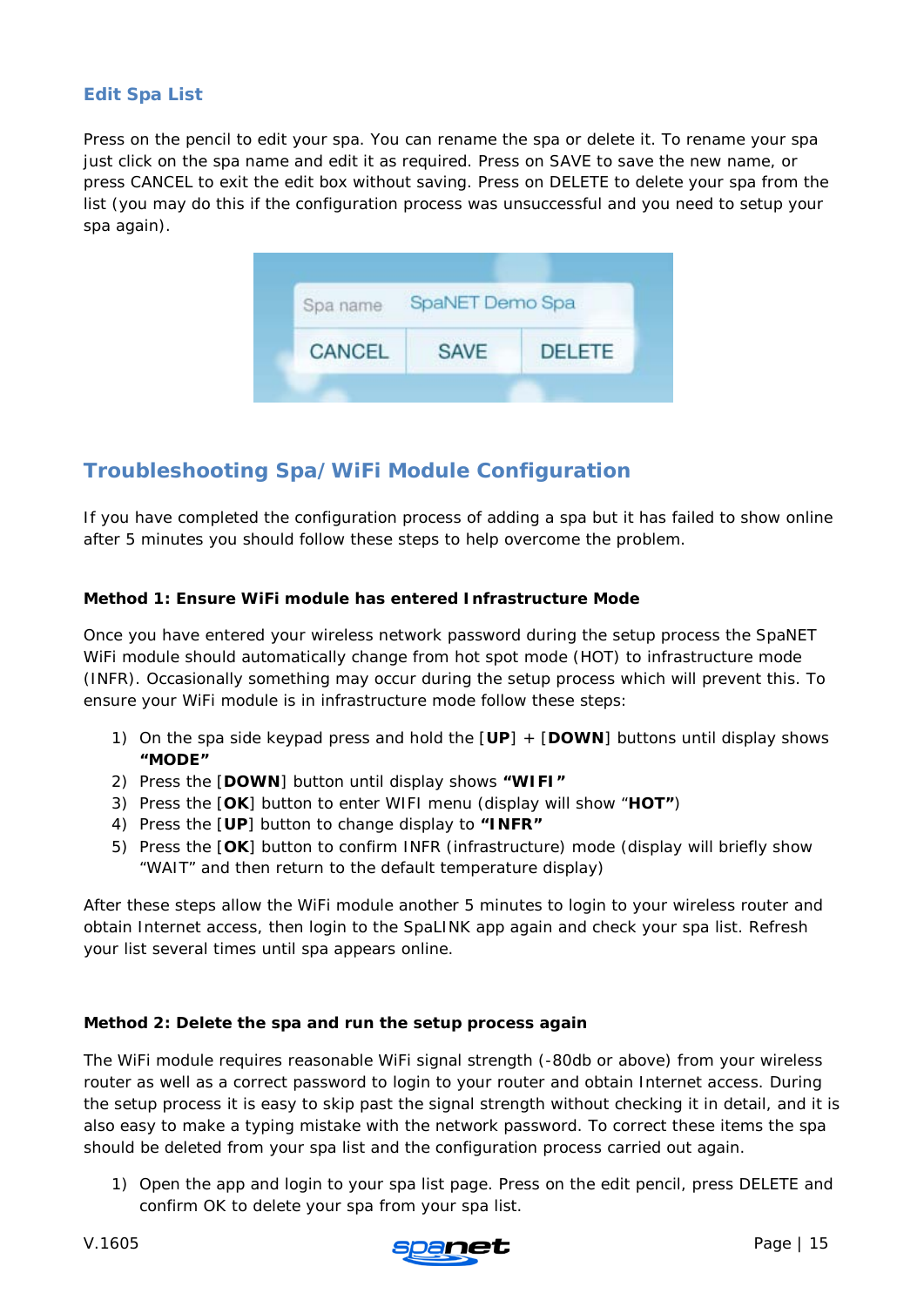2) Follow the instructions for "Configuring your Spa/WiFi Module" on pages 11-16 to complete the setup process again.

#### **IMPORTANT NOTES:**

- **a) Before starting the configuration process again the WiFi module should be reset (RSET) to clear any previous settings and then the WiFi module should be put back into Hot Spot mode (HOT). To do this please follow the "(Master Reset)" instructions listed below.**
- b) Take care to note the signal strength of your wireless network once the WiFi scan is complete and network list is displayed. If your signal strength is not -80db or higher, take steps to improve the signal strength and refresh the network list before continuing.
- c) Take particular care to ensure your wireless network password is entered correctly. Remember the password is case sensitive so you must pay attention to capital and lower case letters. The password characters disappear as you enter them so watch as you are typing to ensure the number or letter is correct and in the correct case.

## <span id="page-15-0"></span>**SV WiFi network not showing in smart device WiFi List (Master Reset)**

In some rare situations you may find that you are unable to locate the SV WiFi network in your smart device WiFi network list and therefore are unable to complete the configuration process. If this scenario occurs please carry out the following steps:

- 1) Turn the mains power to the spa OFF and leave powered OFF for 2 minutes
- 2) Turn the mains power back ON and wait for the priming sequence to complete and default temperature display to appear
- 3) On the spa side keypad press and hold the [**UP**] + [**DOWN**] buttons until display shows **"MODE"**
- 4) Press the [**DOWN**] button until display shows **"WIFI"**
- 5) Press the [**OK**] button to enter WIFI menu (display will show "**HOT"**)
- 6) Press the [**DOWN**] button to change display to **"RSET"** (reset)
- 7) Press the [**OK**] button to confirm and reset the WiFi module to factory default values *(display will briefly show "WAIT" and then return to the default temperature display)*
- 8) Once the keypad has returned to its default temperature display wait a further 2 minutes before continuing to step 9 *(this allows sufficient time for the WiFi module to properly reboot after the factory reset)*
- 9) On the spa side keypad press and hold the [**UP**] + [**DOWN**] buttons until display shows **"MODE"**
- 10)Press the [**DOWN**] button until display shows **"WIFI"**
- 11)Press the [**OK**] button to enter WIFI menu (display will show "**HOT"**)
- 12)Press the [**OK**] button to confirm HOT (hot spot) mode *(display will briefly show "WAIT" and then return to the default temperature display)*
- 13)Now the above steps have been completed go back to your smart device WiFi settings and the SV WiFi network should be available in the list. If not, perform a rescan and it should soon appear in the list.